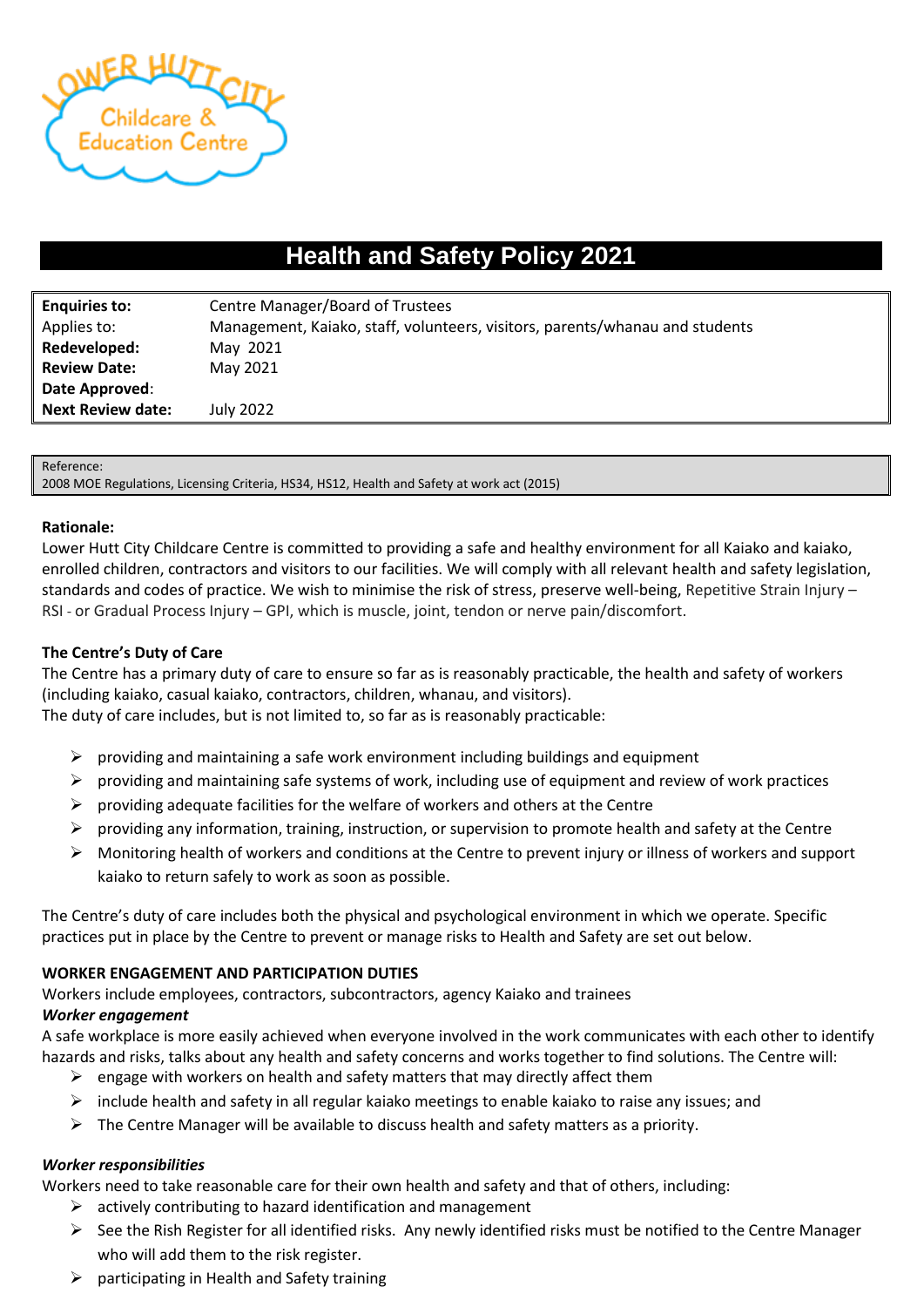- $\triangleright$  adopting safe work practices and encouraging others to do so
- $\triangleright$  report injuries promptly and accurately
- $\triangleright$  participate in return to work programme, if applicable

Workers need to comply with reasonable instructions from the Centre Manager and with policies and procedures. Workers have the right to cease work if they believe that work would expose them or another person to a serious Health and Safety risk. The worker must inform the Centre Manager as soon as possible, and work to resolve the issue (guidance on rights and options is available from the Work Safe NZ website).

### **Risk Management**

Health and Safety risk management is a shared responsibility at the Centre. Risks will be eliminated so far as is reasonably practicable. If a risk cannot be eliminated, it will be minimised so far as is reasonably practicable and noted on the Hazzard checklist to be added to the Maintenance register.

This policy identifies specific standing risks at the Centre and the measures in place to minimise them. See Annex One.

#### *Risk Identification*

Daily Hazard check will be completed inside prior to tamariki arriving for the day and Outdoor before the space is opened to the tamariki. Any identified hazards will be addressed before tamariki access the area.

Any maintenance or further action will be noted in the maintenance register in the Office.

The Daily hazard checklist is In the art Cupboard in the Nui room and in the main room by the white board in the Iti room.

All hazards likely to cause serious harm will be notified to management immediately

If a Hazzard cannot be immediately rectified it will be reduced and recorded on the maintenance register.

Centre notice boards will be used to alert all kaiako and visitors to any temporary hazards identified on a day to day basis.

At regular kaiako meetings all kaiako will be given the opportunity to notify management of any hazards recently identified. It is the responsibility of each individual kaiako member to notify management of any hazard they are aware of.

An hazards that cannot be removed (Eliminated) must be notified to the Centre Manager who will add them to the risk register.

The risk register will be made avaiabel to Paretns/Whanau to view on the website. The risk register will be reviewed by staff annually.

#### *Risk Monitoring and Mitigation*

Any significant health and safety issues and the steps taken to eliminate, isolate or minimise the risk will be documented on the risk register and the Monthly BOT Reports.

The Centre Manager will take immediate action to address identified risks and resolve them as soon as is practical.

Risks and mitigations will be reported to the Board of Trustees.

Working bees are arranged throughout the year to maintain a safe physical environment, for example, replacement of sand and bark chips, cleaning and general maintenance.

## **Ensuring the Health and Safety of Workers**

## *Kaiako Health*

All kaiako will be informed of the risk to their health of contracting infectious diseases including chickenpox, rubella, tetanus, polio and hepatitis B. They will be encouraged to have their immunisation status checked. Kaiako with infectious diseases are expected to stay at home. Further information is included in Annex One. Disposable gloves will be readily available to kaiako at all times. These will be worn when an exchange of bodily fluids could put the health of the child or kaiako member at risk. E.g. changing a soiled nappy, treating a child when blood or vomit are present as outlined in the soiled child procedure.

All measures are taken to provide a positive working environment to protect well-being and mental health of all concerned.

#### *Safe return to work*

Any employee who is on ACC leave will be supported in returning to work. Management, after considering any budget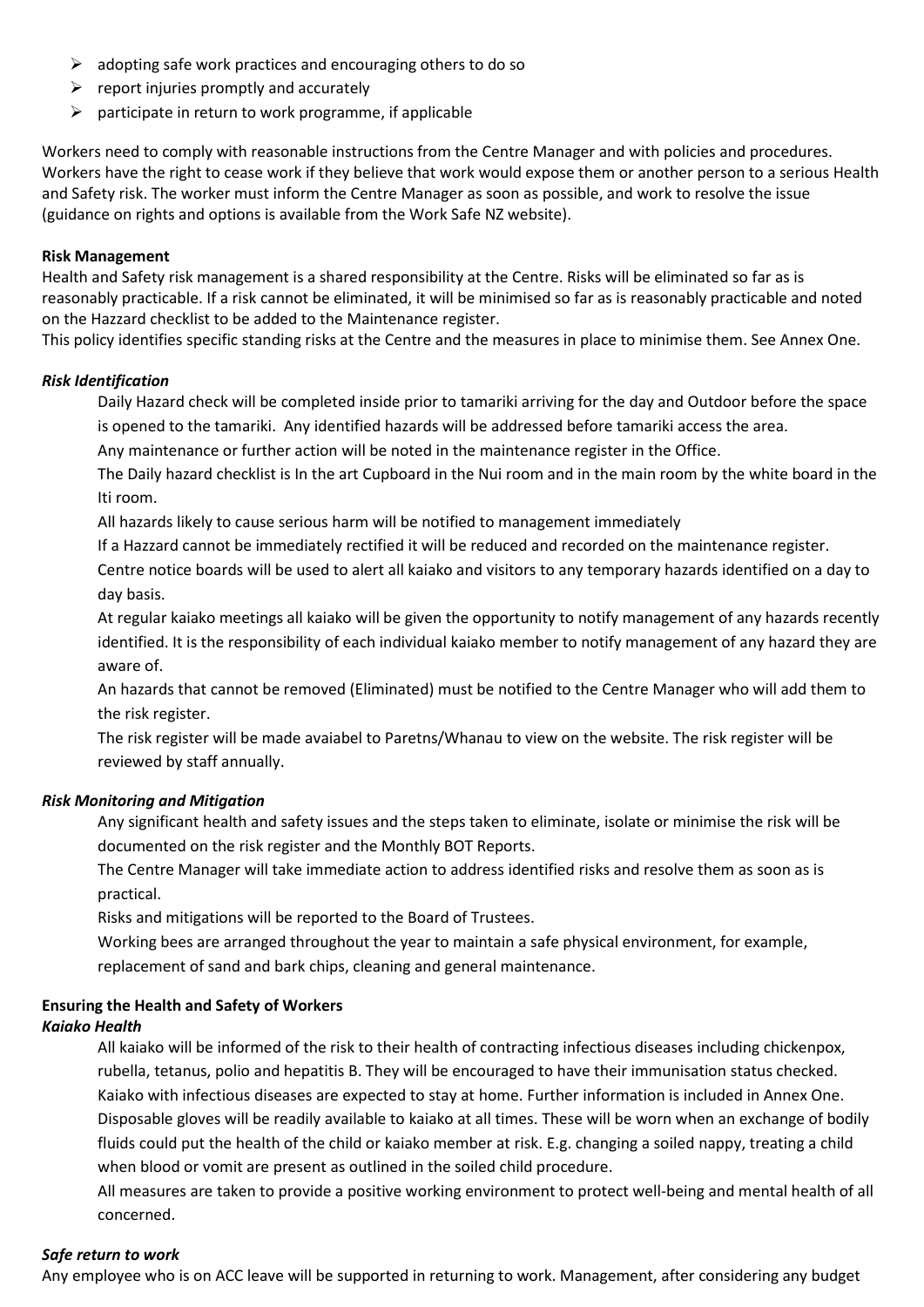implications, will if possible, offer light duties and work with ACC to facilitate a return to work as soon as possible.

# **Notifiable Health and Safety Events**

The Centre will ensure Work Safe and Ministry of Education is told when a notifiable event occurs.

A notifiable Health and safety event is

- (a) a death of a person
- (b) Notifiable injury or illness
- (c) notifiable incident

A notifiable Accident is all injuries that require a person to be admitted to hospital for immediate treatment. For further information please see this WorkSafe link:

https://www.worksafe.govt.nz/notifications/notifiable-event/what-is-a-notifiable-event/#lf-doc-39637

Should a notifiable event occur, Management will ensure the site of the incident is undisturbed, except to help an injured person or make the site safe until the police or Work Safe direct otherwise.

The Centre will notify Work Safe by the fastest means possible given the circumstances. Work Safe can be notified as follows:

Management must provide WorkSafe NZ with written notice as well as contact the Ministry of Education of the circumstances of the accident or serious harm within seven days by using the notification forms attached or by completing the online form on the Worksafe NZ website.

 $\triangleright$  By telephone 0800 030 040 ➢ Email healthsafety.notification@ worksafe.govt.nz ➢ Forms and alternative ways to notify can be found through the

websit[e www.worksafe.govt.nz](http://www.worksafe.govt.nz/)

## **Annex One – Standing Risk Identification and Management.**

All accidents (kaiako and children) will be documented in the accident register and this will be regularly reviewed at kaiako meetings to identify any patterns and/or necessary actions to be taken. Notifiable events will be reported to Work Safe. All hazards likely to cause serious harm will have been notified to management immediately.

## **Other Persons at the Centre**

Other Persons at the Centre include workplace visitors. Tamariki at workplaces.

Other Persons must take reasonable steps to keep themselves safe, not cause others harm, and comply with reasonable health and safety instructions. They can be held legally responsible if they cause someone harm and did not take reasonable care.

## **Children at the Centre**

The Health and Safety of our children is our first priority. This is the responsibility of the Centre, Management, Workers, and Other Persons. We will work together to ensure safe behaviours by the children and a safe environment for them.

**Guiding policies:** 

- Infectious diseases: (refer to child health policy)
- Exclusion of Sick children (see child health policy)
- Sun Protection (see policy)
- Emergency Procedures
- Animals
- Poisonous Plants policy
- Alcohol and substance abuse policy
- Pandemic policy
- Car seat policy

## **Stress:**

 $\circ$  Kaiako will be encouraged to talk to the Centre Manager or Head teacher about any problems which are causing stress. If discussions do not provide any clear outcome, then counseling and/ or courses may be offered as a solution.

# **Repetitive Strain Injury – RSI - or Gradual Process Injury – GPI (Formally known as OOS)**

 $\circ$  Kaiako are to bring to the attention of the Centre Manager any equipment or tasks that may be causing problems or leading to RSI or GPI. The Centre Manager will review the task or equipment and follow up with the recommended change in procedure,